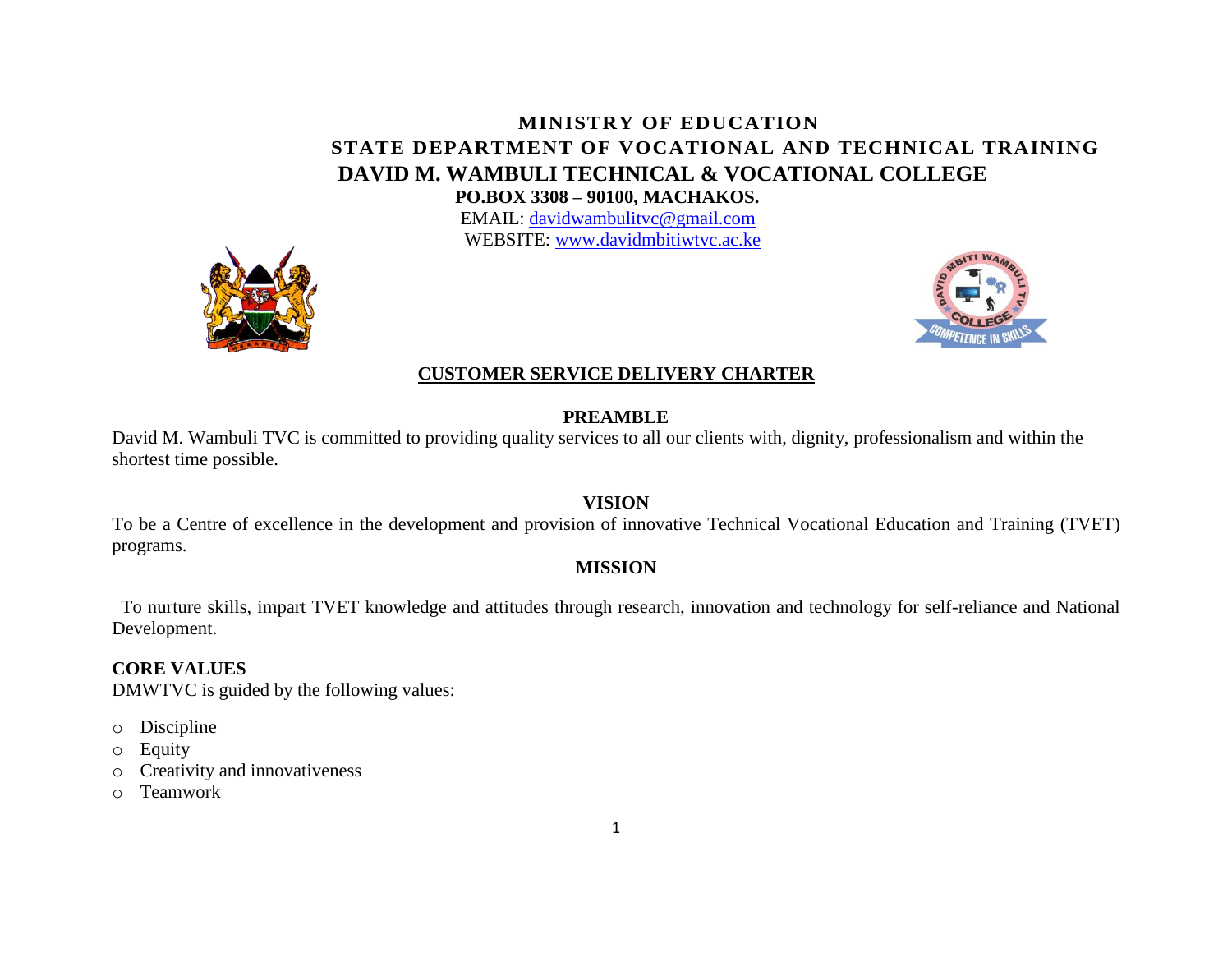o Transparency, accountability and integrity

o Networking, collaboration and Linkages

| NO               | <b>SERVICE OFFERED</b>                         | <b>CUSTOMER REQUIRMENTS</b>                                                                            | <b>Charges</b>                             | <b>Time line</b>                                     | <b>Service Point</b>                                   |
|------------------|------------------------------------------------|--------------------------------------------------------------------------------------------------------|--------------------------------------------|------------------------------------------------------|--------------------------------------------------------|
| 1.               | Application for courses                        | Result slip/certificate<br>Leaving certificate<br>ID card<br>Birth certificate                         | Free                                       | As advertised                                        | Registrar's<br>office or on the<br>college<br>website. |
| 2.               | Admission                                      | Register with registrar<br>upon arrival                                                                | No fee                                     | 20 minutes                                           | Registrar's<br>office                                  |
| 3.               | Accommodation                                  | Trainee provided with<br>accommodation                                                                 | As per current<br>rates                    | 20 minutes                                           | Hostel<br>management<br>office                         |
| $\overline{4}$ . | Teaching and training                          | Trainee abide by academic policy,<br>rules & regulations and provide<br>course work material (project) | No fee                                     | Course duration                                      | Classrooms<br>and workshops                            |
| 5.               | Administer exams                               | To register for exams with relevant<br>examination body.                                               | As stipulated by<br>the examining<br>body. | As per the<br>examining body                         | Registrar's<br>Office                                  |
| 6.               | <b>External Examination results</b>            | Provide fully signed Clearance form                                                                    | Tuition fee per<br>course                  | After release of<br>results by the<br>examining body | Registrar's<br>office                                  |
| 7.               | Release of internal exam results<br>(End term) | Sit for internal exams                                                                                 | Free                                       | As per term<br>schedule of<br>events                 | D/Principal's<br>office                                |
| 8.               | Registration of continuing<br>students         | Filled continuing student's<br>registration form and payment of<br>Training fees.                      | As per course fees<br>structure            | 10 min per<br>student                                | H. o. D's<br>Office                                    |
| 9.               | Issuing of students Identification<br>card     | Payment of ID card fees                                                                                | Sh 200                                     | 4 weeks after<br>registration                        | Finance Office                                         |